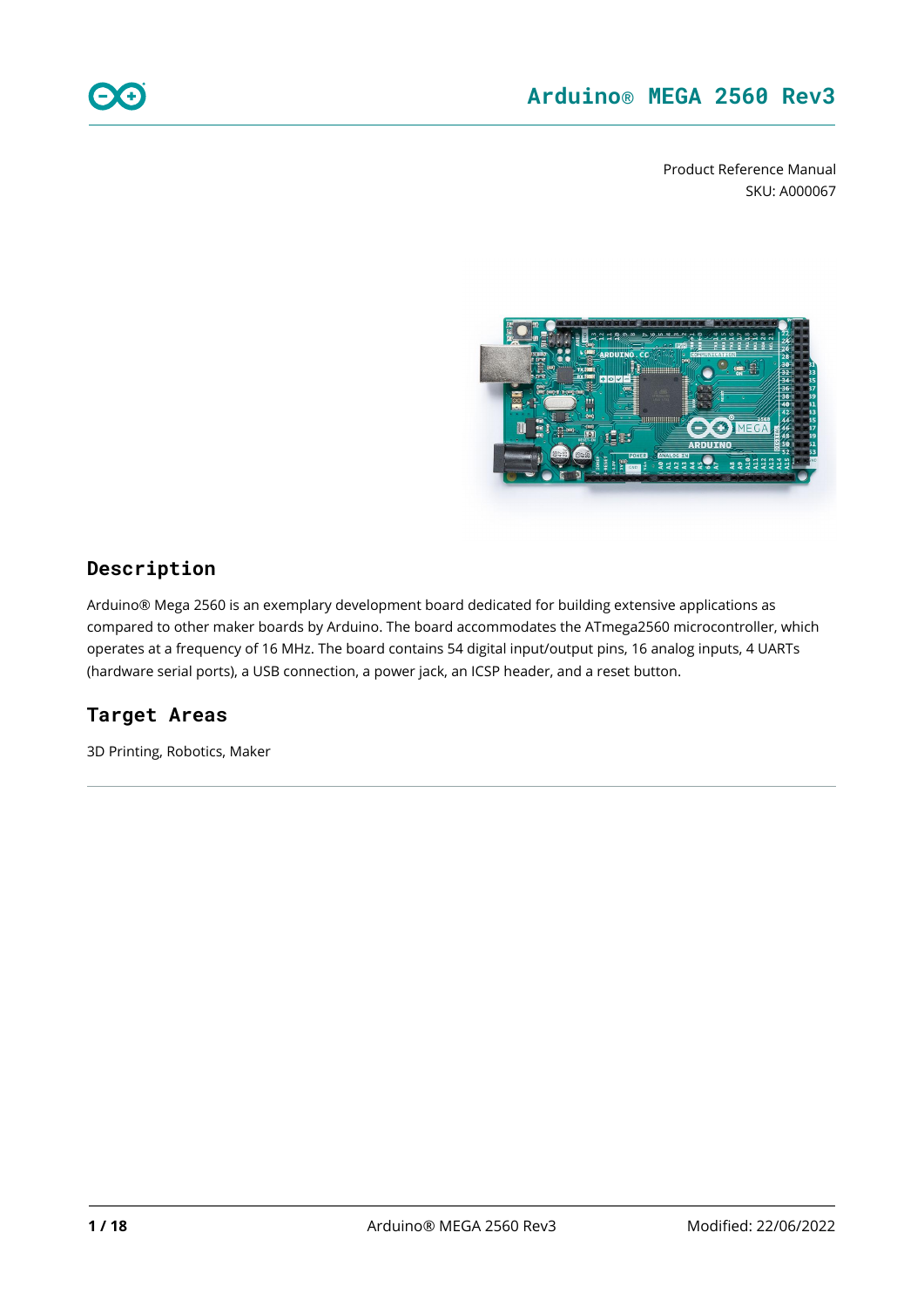



- **ATmega2560 Processor**
	- Up to 16 MIPS Throughput at 16MHz
	- 256k bytes (of which 8k is used for the bootloader)
	- 4k bytes EEPROM
	- 8k bytes Internal SRAM
	- 32 × 8 General Purpose Working Registers
	- Real Time Counter with Separate Oscillator
	- Four 8-bit PWM Channels
	- **Four Programmable Serial USART**
	- Controller/Peripheral SPI Serial Interface

#### **ATmega16U2**

- Up to 16 MIPS Throughput at 16 MHz
- 16k bytes ISP Flash Memory
- **512 bytes EEPROM**
- 512 bytes SRAM
- USART with SPI master only mode and hardware flow control (RTS/CTS)
- **Master/Slave SPI Serial Interface**

#### **Sleep Modes**

- ldle
- **ADC Noise Reduction**
- **Power-save**
- **Power-down**
- **Standby**
- Extended Standby

#### **Power**

- **USB Connection**
- **External AC/DC Adapter**
- **I/O**
	- **54 Digital**
	- 16 Analog
	- 15 PWM Output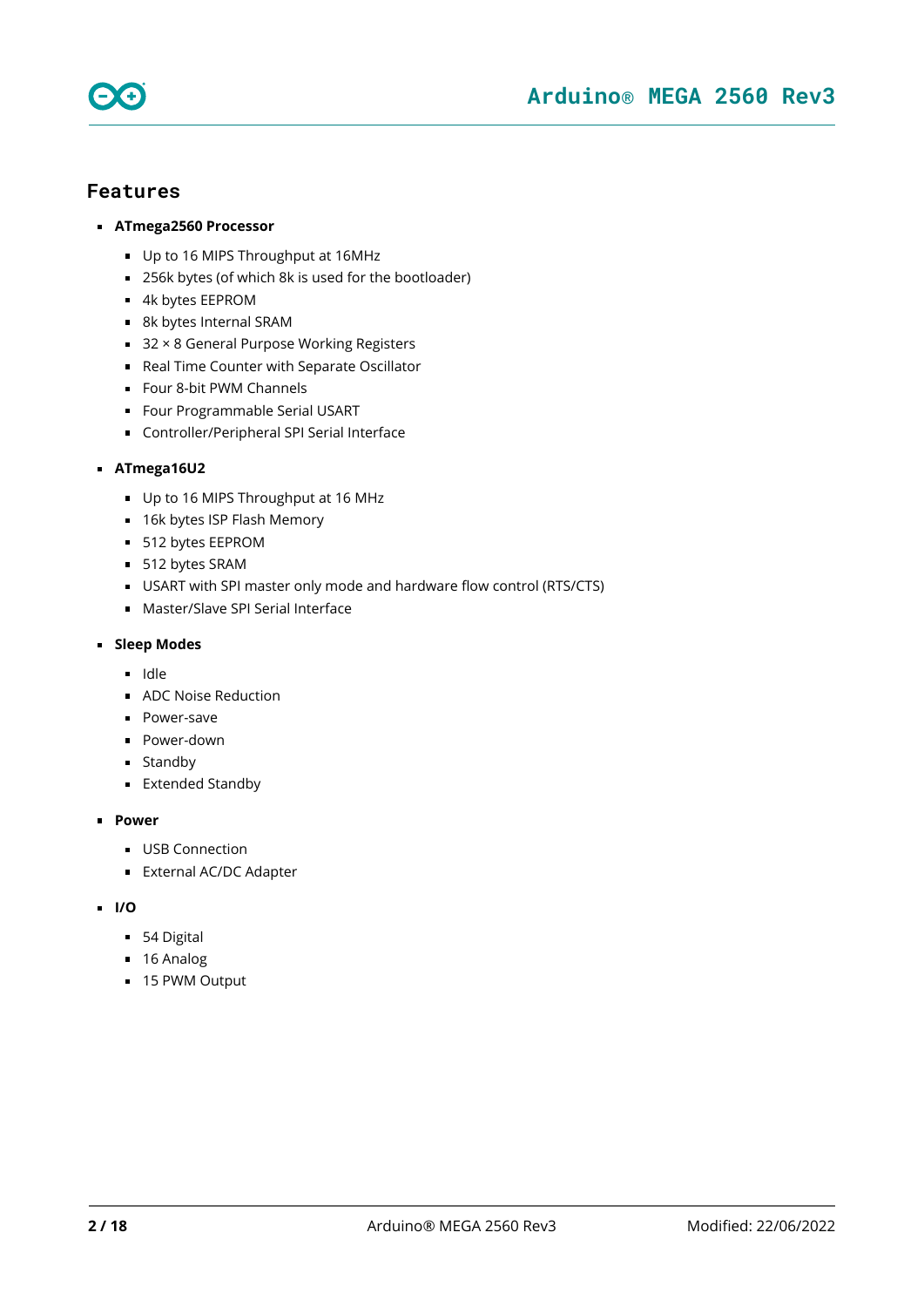

# **Contents**

| 1 The Board                                                   | 5  |
|---------------------------------------------------------------|----|
| 1.1 Application Examples                                      | 5  |
| 1.2 Accessories                                               | 5  |
| 1.3 Related Products                                          | 5  |
| <b>2 Ratings</b>                                              | 6  |
| 2.1 Recommended Operating Conditions                          | 6  |
| 2.2 Power Consumption                                         | 6  |
| <b>3 Functional Overview</b>                                  | 6  |
| 3.1 Block Diagram                                             | 6  |
| 3.2 Board Topology                                            | 7  |
| 3.3 Processor                                                 | 8  |
| 3.4 Power Tree                                                | 8  |
| <b>4 Board Operation</b>                                      | 9  |
| 4.1 Getting Started - IDE                                     | 9  |
| 4.2 Getting Started - Arduino Web Editor                      | 9  |
| 4.3 Sample Sketches                                           | 9  |
| 4.4 Online Resources                                          | 9  |
| 4.5 Board Recovery                                            | 9  |
| <b>5 Connector Pinouts</b>                                    | 10 |
| 5.1 Analog                                                    | 11 |
| 5.2 Digital                                                   | 11 |
| 5.3 ATMEGA16U2 JP5                                            | 13 |
| 5.4 ATMEGA16U2 ICSP1                                          | 13 |
| 5.5 Digital Pins D22 - D53 LHS                                | 13 |
| 5.6 Digital Pins D22 - D53 RHS                                | 14 |
| <b>6 Mechanical Information</b>                               | 14 |
| 6.1 Board Outline                                             | 14 |
| 6.2 Board Mount Holes                                         | 15 |
| 7 Declaration of Conformity CE DoC (EU)                       | 15 |
| 8 Declaration of Conformity to EU RoHS & REACH 211 01/19/2021 | 3  |
| <b>9 Conflict Minerals Declaration</b>                        | 17 |
| <b>10 FCC Caution</b>                                         | 17 |
| <b>11 Company Information</b>                                 | 18 |
| <b>12 Reference Documentation</b>                             | 18 |
|                                                               |    |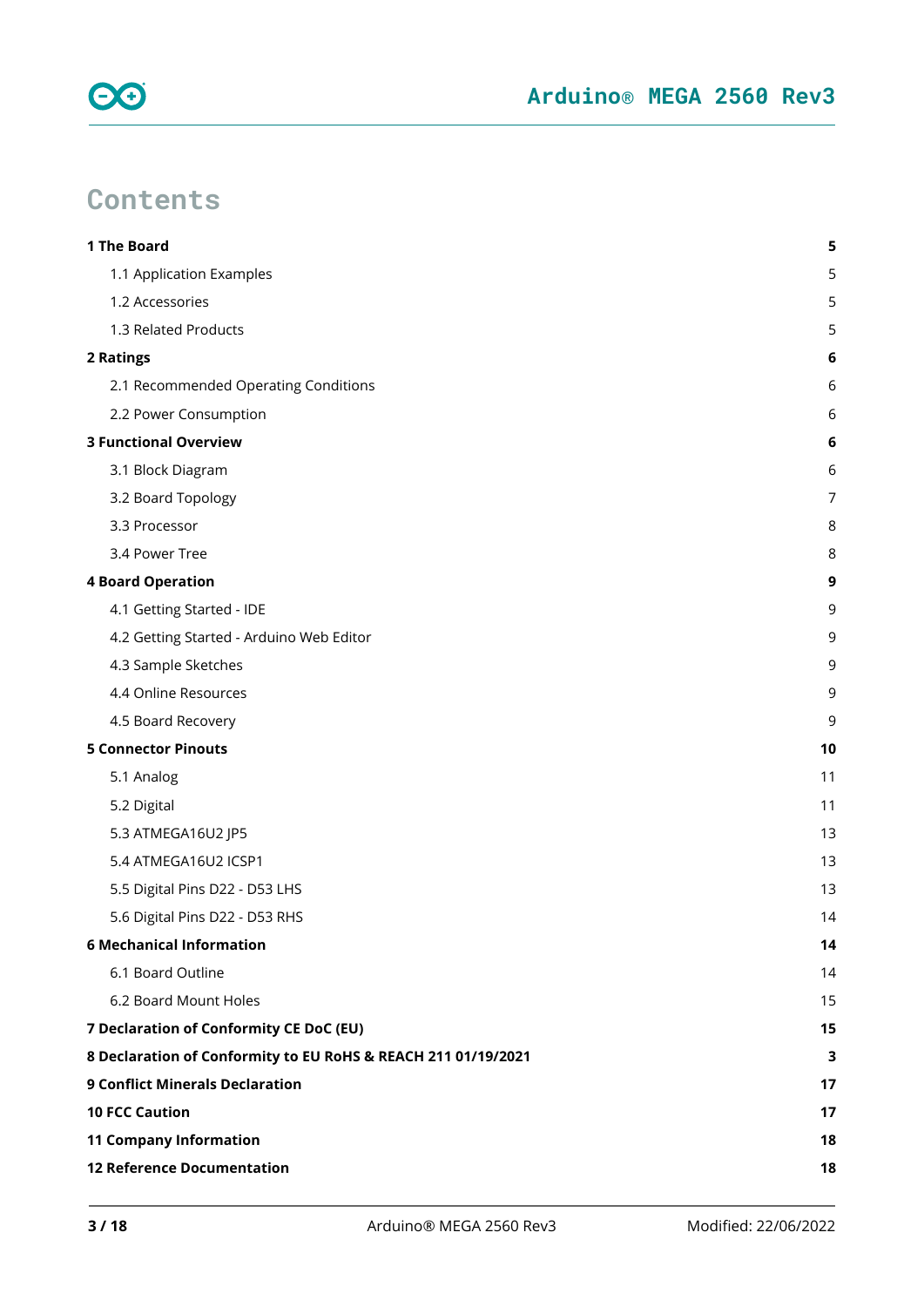

**[13 Revision History](#page-17-2) 18**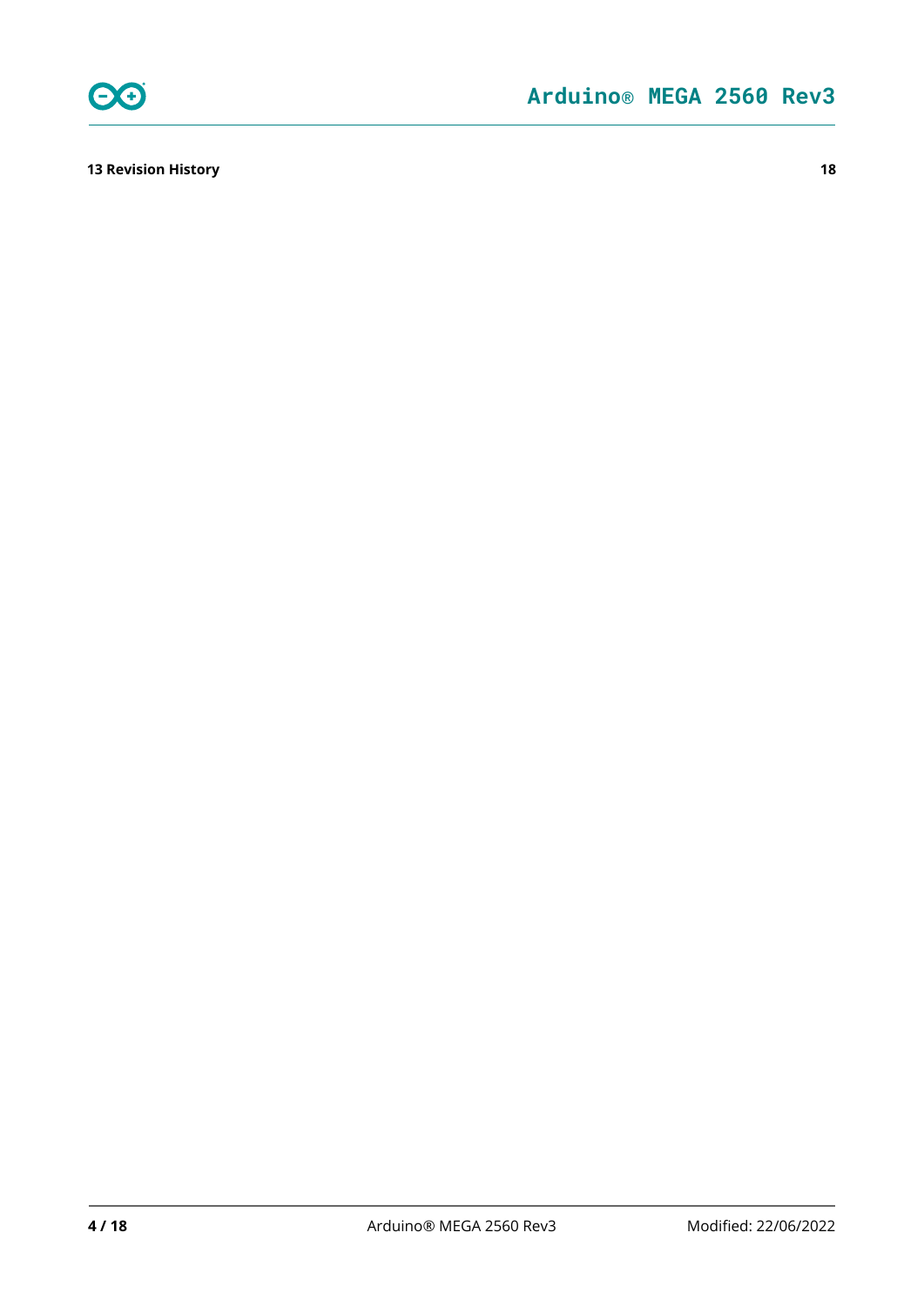

### <span id="page-4-0"></span>**1 The Board**

Arduino® Mega 2560 is a successor board of Arduino Mega, it is dedicated to applications and projects that require large number of input output pins and the use cases which need high processing power. The Arduino® Mega 2560 comes with a much larger set of IOs when we compare it with traditional Uno board considering the form factor of both the boards.

### <span id="page-4-1"></span>**1.1 Application Examples**

- **Robotics**: Featuring the high processing capacitity, the Arduino Mega 2560 can handle the extensive robotic applications. It is compatible with the motor controller shield that enables it to control multiple motors at an instance, thus making it perfect of robotic applications. The large number of I/O pins can accommodate many robotic sensors as well.
- **3D Printing**: Algorithms play a significant role in implementation of 3D printers. Arduino Mega 2560 has the power to process these complex algorithms required for 3D printing. Additionally, the slight changes to the code is easily possible with the Arduino IDE and thus 3D printing programs can be customized according to user requirements.
- **Wi-Fi**: Integrating wireless functionality enhances the utility of the applications. Arduino Mega 2560 is compatible with WiFi shields hence allowing the wireless features for the applications in 3D printing and Robotics.

### <span id="page-4-2"></span>**1.2 Accessories**

### <span id="page-4-3"></span>**1.3 Related Products**

- Arduino<sup>®</sup> Uno Rev 3
- Arduino® Nano
- Arduino® DUF without headers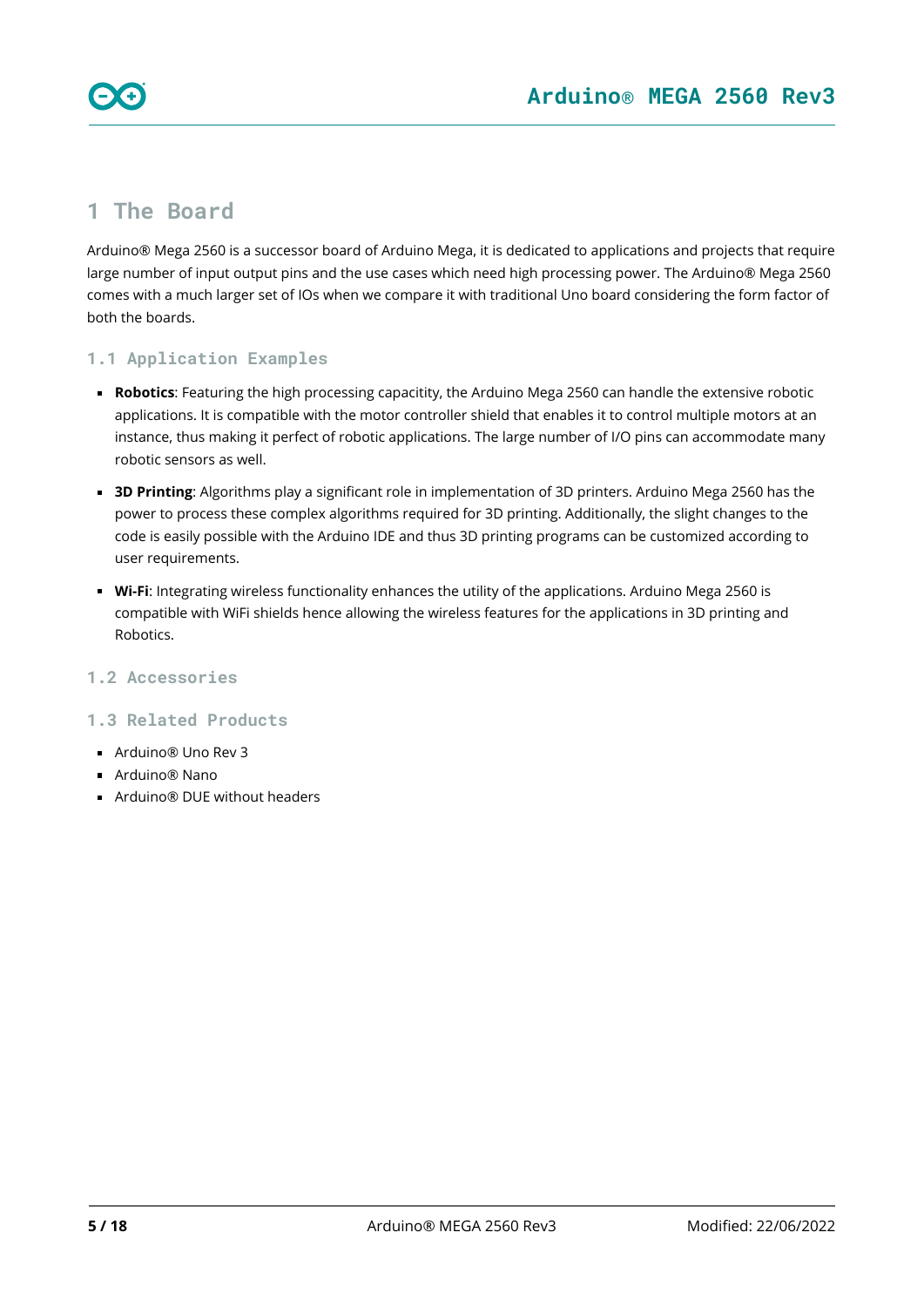

### <span id="page-5-0"></span>**2 Ratings**

### <span id="page-5-1"></span>**2.1 Recommended Operating Conditions**

| <b>Symbol</b> | <b>Description</b>                               | Min                     | Max                |
|---------------|--------------------------------------------------|-------------------------|--------------------|
|               | Conservative thermal limits for the whole board: | $\Lambda \cap C$<br>-46 | $QE^{\circ}$<br>ഠാ |

#### <span id="page-5-2"></span>**2.2 Power Consumption**

| Symbol     | <b>Description</b>           | Min | <b>Typ</b> | Max | <b>Unit</b> |
|------------|------------------------------|-----|------------|-----|-------------|
| PWRIN      | Input supply from power jack |     | <b>TBC</b> |     | . mW        |
| l USB VCC  | Input supply from USB        |     | <b>TBC</b> |     | mW          |
| <b>VIN</b> | Input from VIN pad           |     | <b>TBC</b> |     | mW          |

### <span id="page-5-3"></span>**3 Functional Overview**

### <span id="page-5-4"></span>**3.1 Block Diagram**

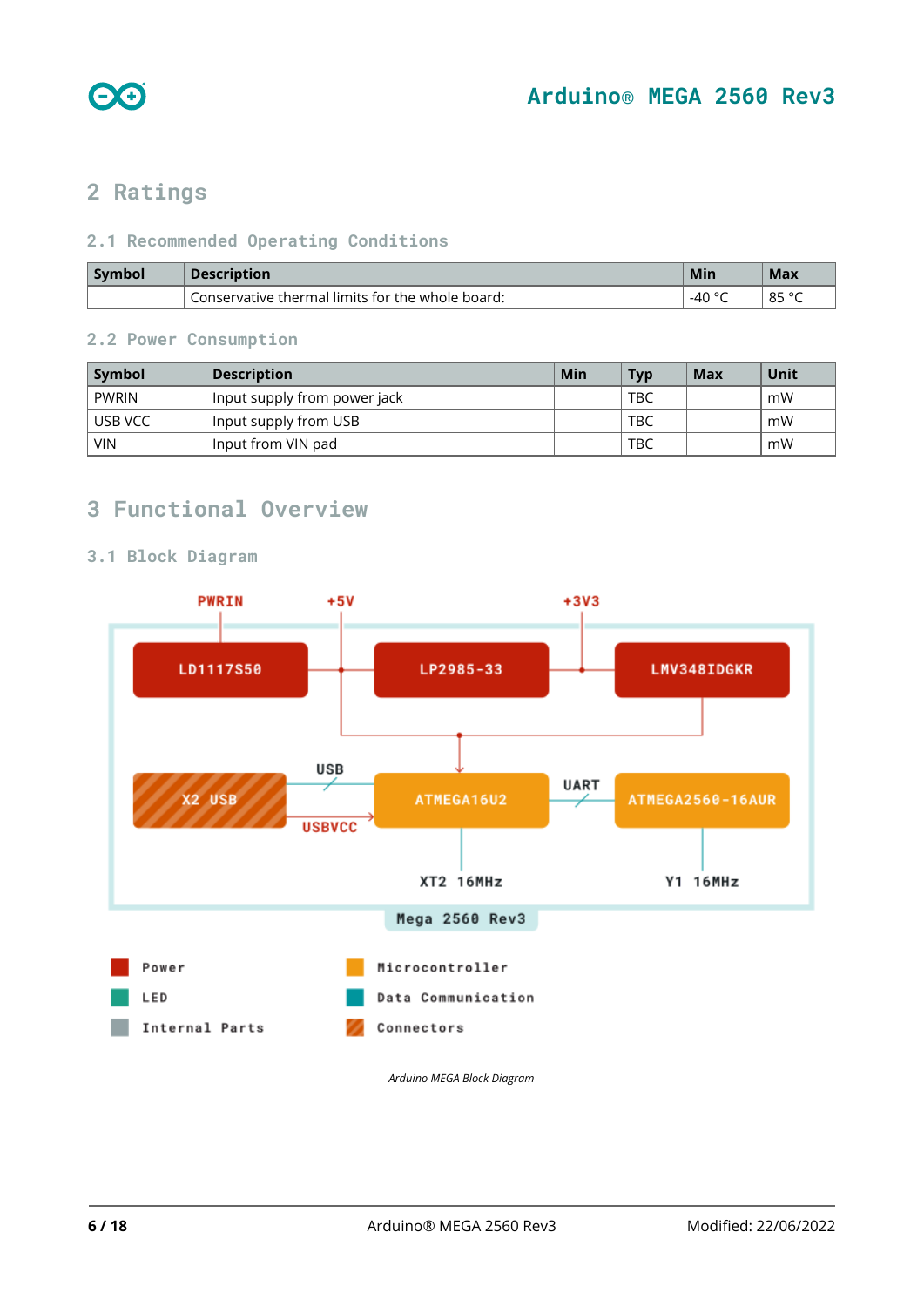

### <span id="page-6-0"></span>**3.2 Board Topology**

#### **Front View**



*Arduino MEGA Top View*

| Ref.            | <b>Description</b>               | Ref.            | <b>Description</b>               |
|-----------------|----------------------------------|-----------------|----------------------------------|
| <b>USB</b>      | <b>USB B Connector</b>           | F <sub>1</sub>  | Chip Capacitor                   |
| IC1             | 5V Linear Regulator              | X1              | Power Jack Connector             |
| JP5             | Plated Holes                     | IC4             | ATmega16U2 chip                  |
| PC <sub>1</sub> | Electrolytic Alumninum Capacitor | PC <sub>2</sub> | Electrolytic Alumninum Capacitor |
| D <sub>1</sub>  | General Purpose Rectifier        | D <sub>3</sub>  | General Purpose Diode            |
| L2              | Fixed Inductor                   | IC <sub>3</sub> | ATmega2560 chip                  |
| <b>ICSP</b>     | <b>Connector Header</b>          | ON              | Green LED                        |
| RN <sub>1</sub> | <b>Resistor Array</b>            | XIO             | Connector                        |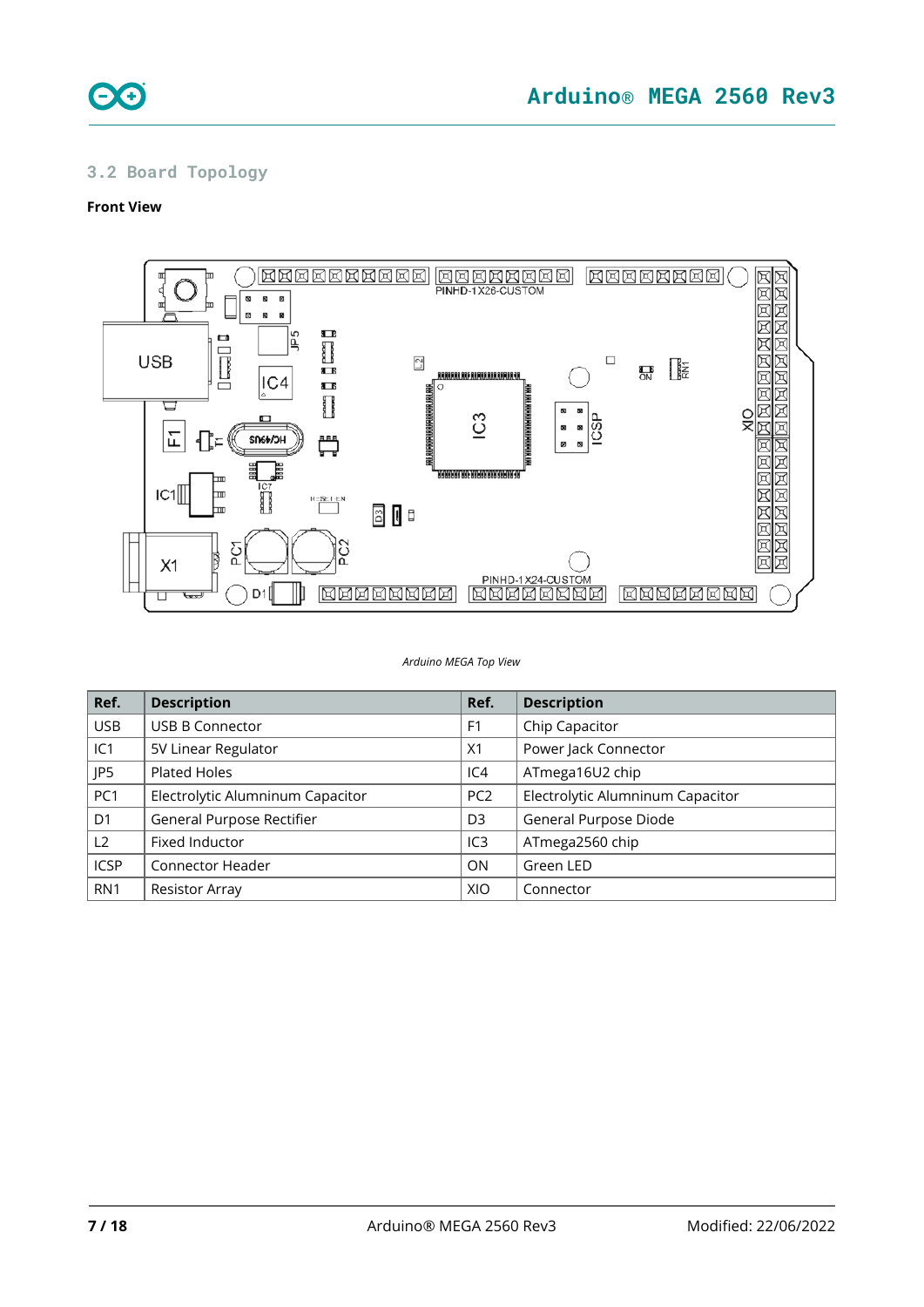

#### <span id="page-7-0"></span>**3.3 Processor**

Primary processor of Arduino Mega 2560 Rev3 board is ATmega2560 chip which operates at a frequency of 16 MHz. It accommodates a large number of input and output lines which gives the provision of interfacing many external devices. At the same time the operations and processing is not slowed due to its significantly larger RAM than the other processors. The board also features a USB serial processor ATmega16U2 which acts an interface between the USB input signals and the main processor. This increases the flexibility of interfacing and connecting peripherals to the Arduino Mega 2560 Rev 3 board.

#### <span id="page-7-1"></span>**3.4 Power Tree**



*Power Tree*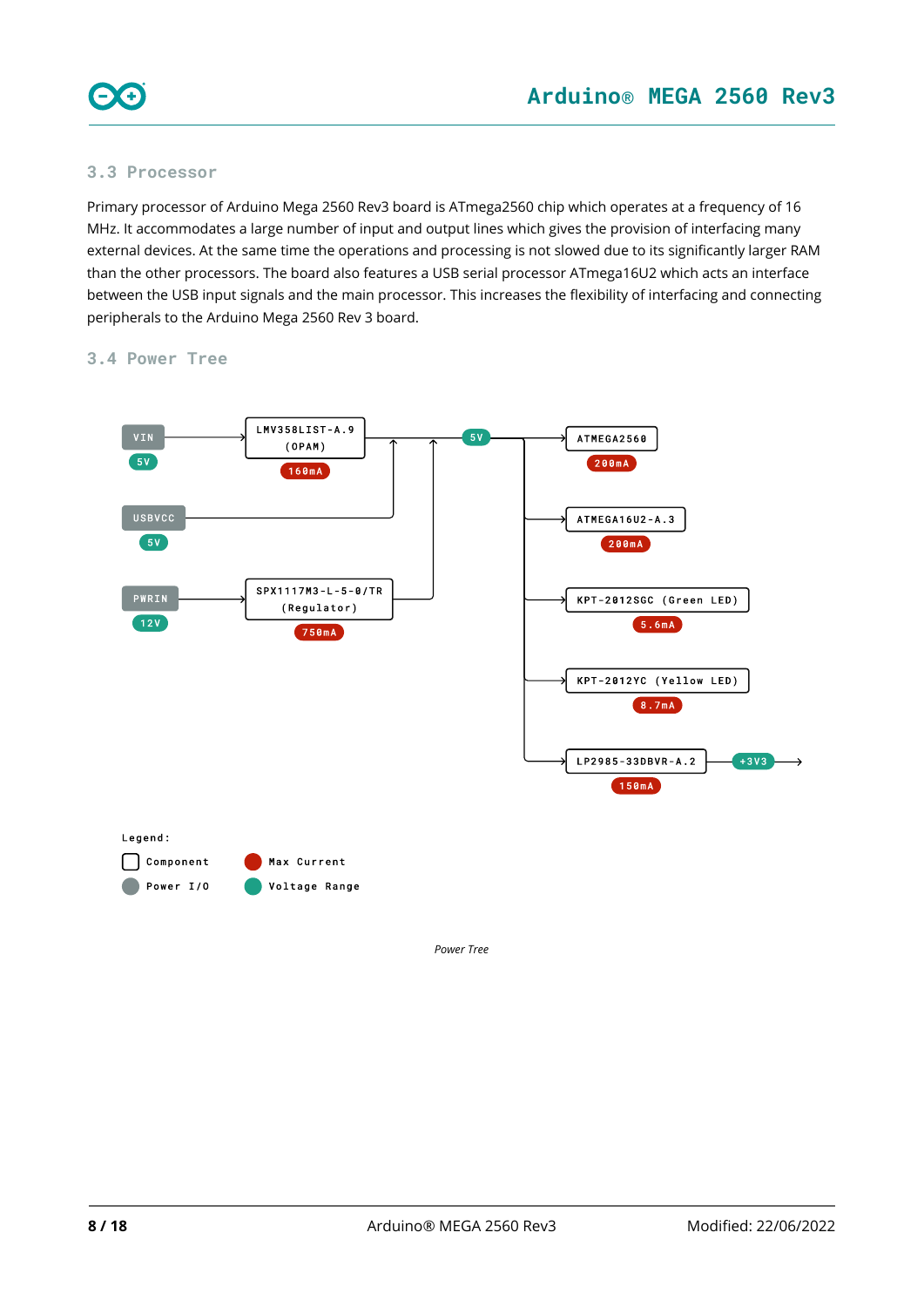

### <span id="page-8-0"></span>**4 Board Operation**

### <span id="page-8-1"></span>**4.1 Getting Started - IDE**

If you want to program your Arduino® MEGA 2560 while offline you need to install the Arduino® Desktop IDE **[1]** To connect the Arduino® MEGA 2560 to your computer, you'll need a Type-B USB cable. This also provides power to the board, as indicated by the LED.

#### <span id="page-8-2"></span>**4.2 Getting Started - Arduino Web Editor**

All Arduino® boards, including this one, work out-of-the-box on the Arduino® Web Editor **[2]**, by just installing a simple plugin.

The Arduino® Web Editor is hosted online, therefore it will always be up-to-date with the latest features and support for all boards. Follow **[3]** to start coding on the browser and upload your sketches onto your board.

### <span id="page-8-3"></span>**4.3 Sample Sketches**

Sample sketches for the Arduino® MEGA 2560 can be found either in the "Examples" menu in the Arduino® IDE

#### <span id="page-8-4"></span>**4.4 Online Resources**

Now that you have gone through the basics of what you can do with the board you can explore the endless possibilities it provides by checking exciting projects on ProjectHub **[5]**, the Arduino® Library Reference **[6]** and the online store **[7]** where you will be able to complement your board with sensors, actuators and more.

#### <span id="page-8-5"></span>**4.5 Board Recovery**

All Arduino boards have a built-in bootloader which allows flashing the board via USB. In case a sketch locks up the processor and the board is not reachable anymore via USB it is possible to enter bootloader mode by doubletapping the reset button right after power up.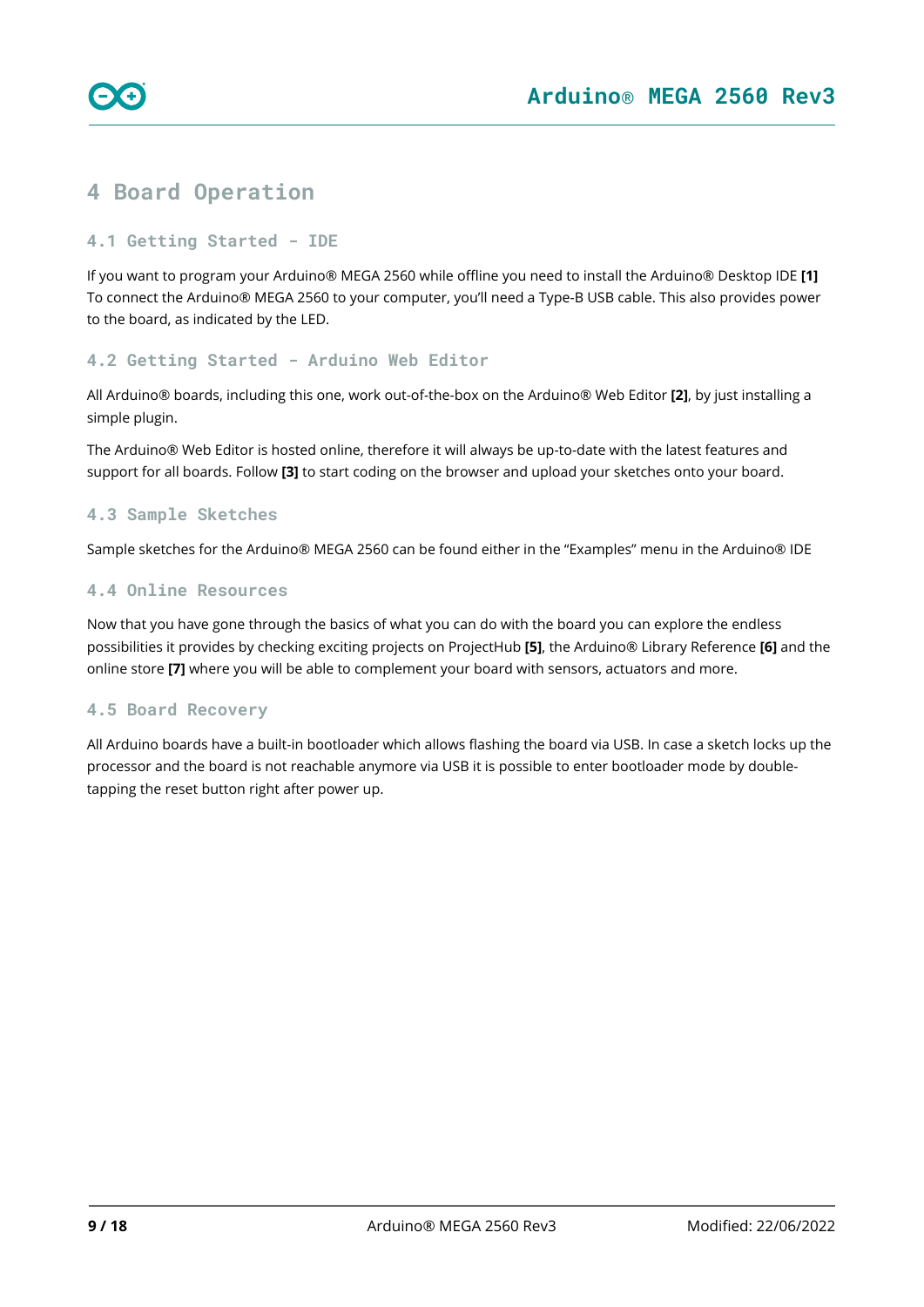

### **Arduino® MEGA 2560 Rev3**

### <span id="page-9-0"></span>**5 Connector Pinouts**



*Arduino Mega Pinout*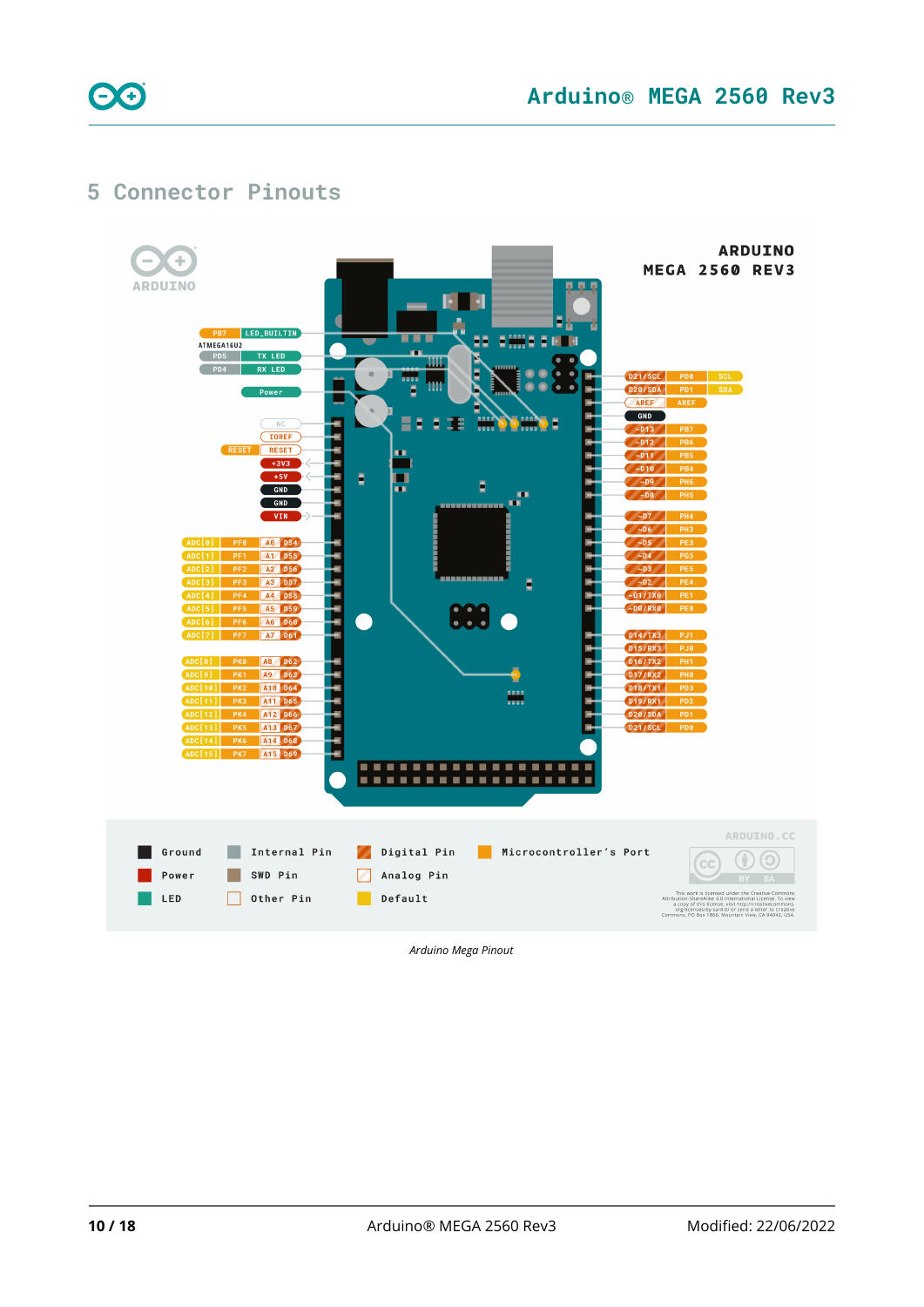### <span id="page-10-0"></span>**5.1 Analog**

| Pin            | <b>Function</b> | <b>Type</b>  | <b>Description</b>                              |
|----------------|-----------------|--------------|-------------------------------------------------|
| 1              | <b>NC</b>       | <b>NC</b>    | Not Connected                                   |
| 2              | <b>IOREF</b>    | <b>IOREF</b> | Reference for digital logic V - connected to 5V |
| 3              | Reset           | Reset        | Reset                                           |
| $\overline{4}$ | $+3V3$          | Power        | +3V3 Power Rail                                 |
| 5              | $+5V$           | Power        | +5V Power Rail                                  |
| 6              | <b>GND</b>      | Power        | Ground                                          |
| 7              | <b>GND</b>      | Power        | Ground                                          |
| 8              | <b>VIN</b>      | Power        | Voltage Input                                   |
| $\mathsf 9$    | A <sub>0</sub>  | Analog       | Analog input 0 / GPIO                           |
| 10             | A1              | Analog       | Analog input 1 / GPIO                           |
| 11             | A2              | Analog       | Analog input 2 / GPIO                           |
| 12             | A <sub>3</sub>  | Analog       | Analog input 3 / GPIO                           |
| 13             | A4              | Analog       | Analog input 4 / GPIO                           |
| 14             | A <sub>5</sub>  | Analog       | Analog input 5 / GPIO                           |
| 15             | A <sub>6</sub>  | Analog       | Analog input 6 / GPIO                           |
| 16             | A7              | Analog       | Analog input 7 / GPIO                           |
| 17             | A <sub>8</sub>  | Analog       | Analog input 8 / GPIO                           |
| 18             | A <sub>9</sub>  | Analog       | Analog input 9 / GPIO                           |
| 19             | A10             | Analog       | Analog input 10 / GPIO                          |
| 20             | A11             | Analog       | Analog input 11 / GPIO                          |
| 21             | A12             | Analog       | Analog input 12 / GPIO                          |
| 22             | A13             | Analog       | Analog input 13 / GPIO                          |
| 23             | A14             | Analog       | Analog input 14 / GPIO                          |
| 24             | A15             | Analog       | Analog input 15 / GPIO                          |

### <span id="page-10-1"></span>**5.2 Digital**

| Pin             | <b>Function</b>      | <b>Type</b>       | <b>Description</b>            |
|-----------------|----------------------|-------------------|-------------------------------|
|                 | D <sub>21</sub> /SCL | Digital Input/I2C | Digital input 21/I2C Dataline |
| 2               | D20/SDA              | Digital Input/I2C | Digital input 20/I2C Dataline |
| 3               | AREF                 | Digital           | Analog Reference Voltage      |
| 4               | GND                  | Power             | Ground                        |
| 5               | D <sub>13</sub>      | Digital/GPIO      | Digital input 13/GPIO         |
| 6               | D <sub>12</sub>      | Digital/GPIO      | Digital input 12/GPIO         |
| 7               | D <sub>11</sub>      | Digital/GPIO      | Digital input 11/GPIO         |
| 8               | D <sub>10</sub>      | Digital/GPIO      | Digital input 10/GPIO         |
| 9               | D <sub>9</sub>       | Digital/GPIO      | Digital input 9/GPIO          |
| 10 <sup>1</sup> | D <sub>8</sub>       | Digital/GPIO      | Digital input 8/GPIO          |
| 11              | D7                   | Digital/GPIO      | Digital input 7/GPIO          |
| 12              | D <sub>6</sub>       | Digital/GPIO      | Digital input 6/GPIO          |
| 13              | D <sub>5</sub>       | Digital/GPIO      | Digital input 5/GPIO          |
| 14              | D4                   | Digital/GPIO      | Digital input 4/GPIO          |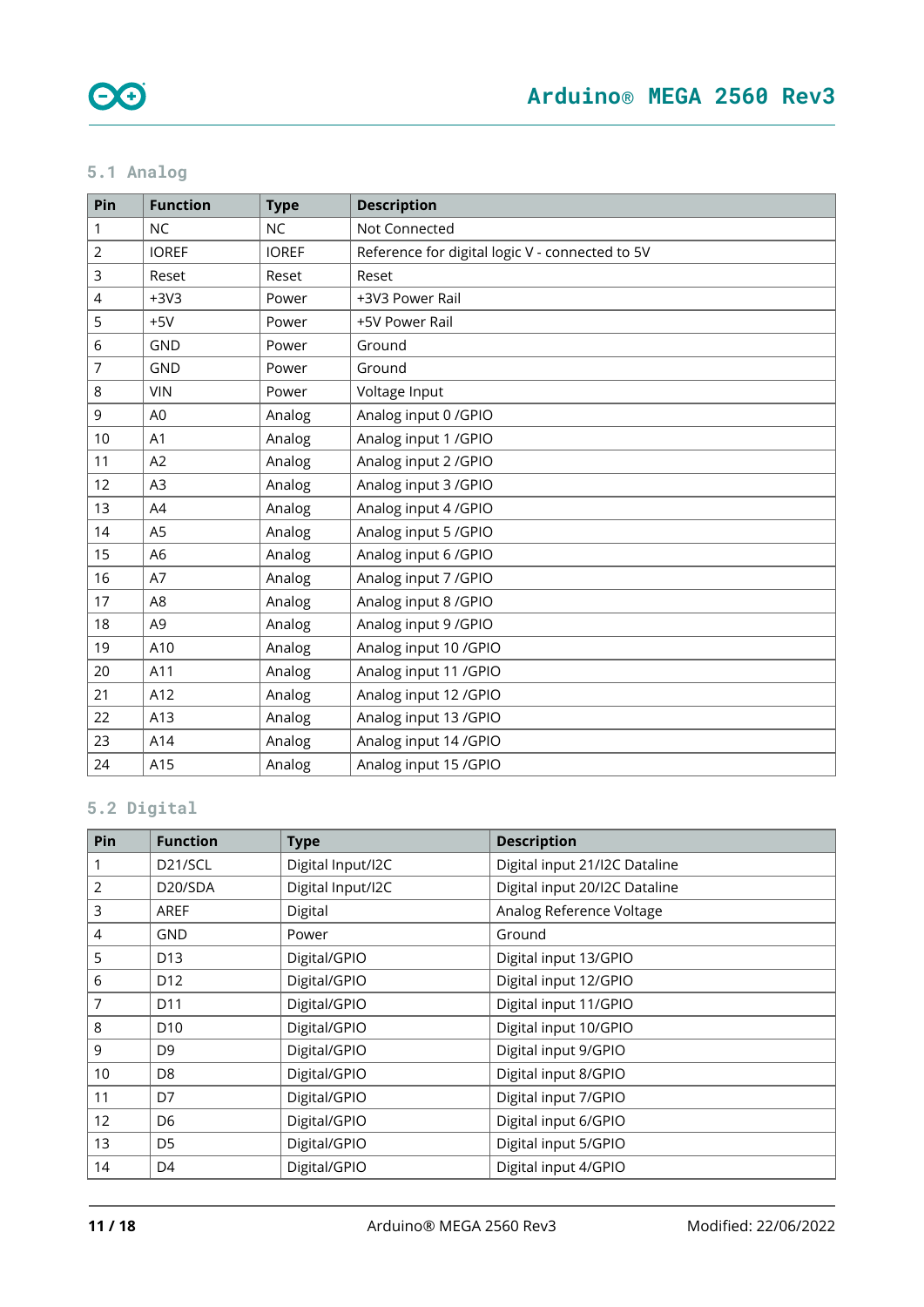| Pin | <b>Function</b>                 | <b>Type</b>  | <b>Description</b>      |
|-----|---------------------------------|--------------|-------------------------|
| 15  | D <sub>3</sub>                  | Digital/GPIO | Digital input 3/GPIO    |
| 16  | D <sub>2</sub>                  | Digital/GPIO | Digital input 2/GPIO    |
| 17  | D <sub>1</sub> /T <sub>X0</sub> | Digital/GPIO | Digital input 1 / GPIO  |
| 18  | D0/Tx1                          | Digital/GPIO | Digital input 0 / GPIO  |
| 19  | D <sub>14</sub>                 | Digital/GPIO | Digital input 14 / GPIO |
| 20  | D <sub>15</sub>                 | Digital/GPIO | Digital input 15 / GPIO |
| 21  | D <sub>16</sub>                 | Digital/GPIO | Digital input 16 / GPIO |
| 22  | D <sub>17</sub>                 | Digital/GPIO | Digital input 17 / GPIO |
| 23  | D18                             | Digital/GPIO | Digital input 18 / GPIO |
| 24  | D <sub>19</sub>                 | Digital/GPIO | Digital input 19 / GPIO |
| 25  | D <sub>20</sub>                 | Digital/GPIO | Digital input 20 / GPIO |
| 26  | D <sub>21</sub>                 | Digital/GPIO | Digital input 21 / GPIO |



*Arduino Mega Pinout*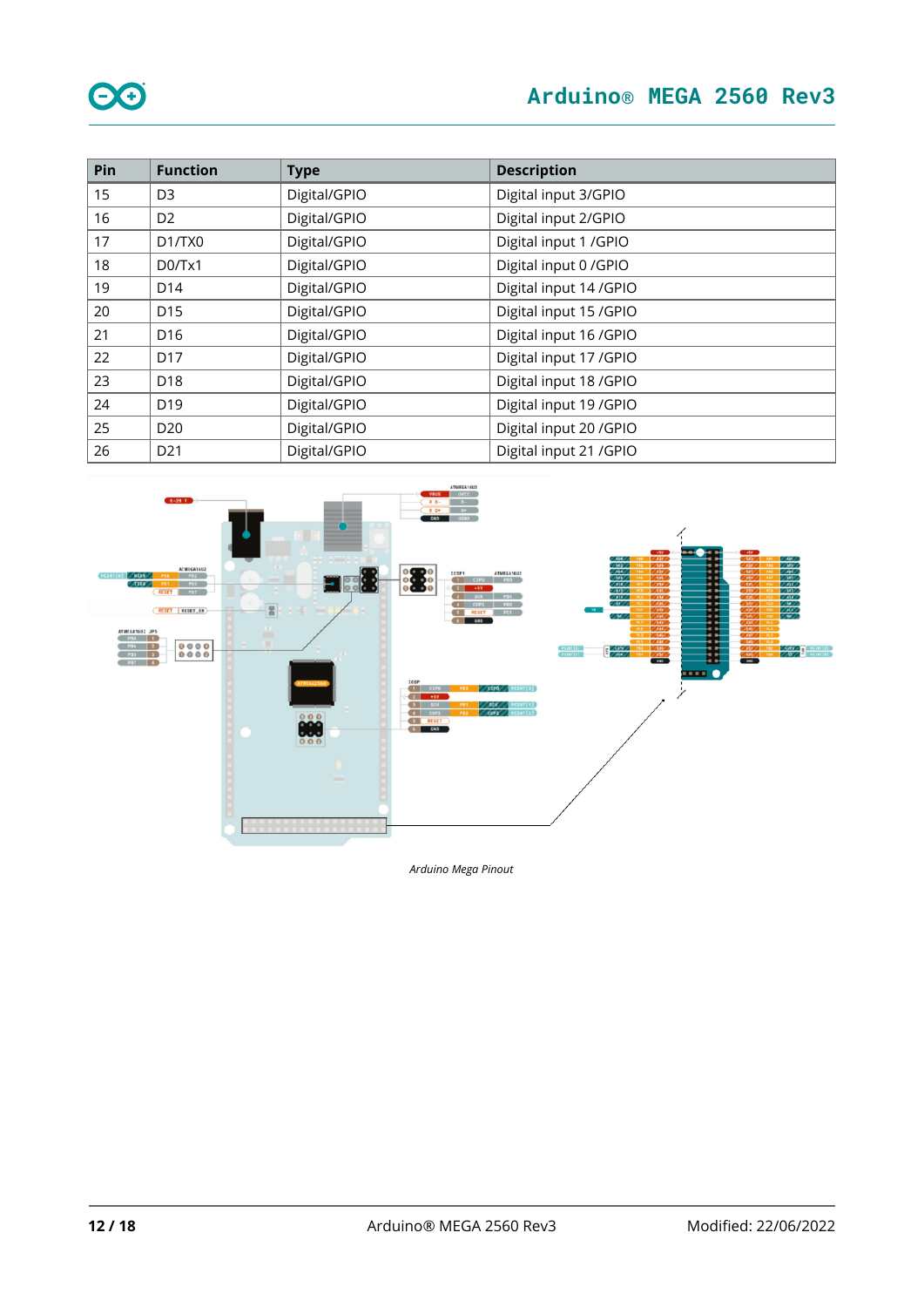

#### <span id="page-12-0"></span>**5.3 ATMEGA16U2 JP5**

| Pin | <b>Function</b> | <b>Type</b> | <b>Description</b> |
|-----|-----------------|-------------|--------------------|
|     | PB4             | Internal    | Serial Wire Debug  |
|     | PB <sub>6</sub> | Internal    | Serial Wire Debug  |
|     | PB <sub>5</sub> | Internal    | Serial Wire Debug  |
|     | PB7             | Internal    | Serial Wire Debug  |

#### <span id="page-12-1"></span>**5.4 ATMEGA16U2 ICSP1**

| <b>Function</b> | <b>Type</b> | <b>Description</b>           |
|-----------------|-------------|------------------------------|
| <b>CIPO</b>     | Internal    | Controller In Peripheral Out |
| $+5V$           | Internal    | Power Supply of 5V           |
| <b>SCK</b>      | Internal    | Serial Clock                 |
| <b>COPI</b>     | Internal    | Controller Out Peripheral In |
| <b>RESET</b>    | Internal    | Reset                        |
| GND             | Internal    | Ground                       |
|                 |             |                              |

### <span id="page-12-2"></span>**5.5 Digital Pins D22 - D53 LHS**

| Pin | <b>Function</b> | <b>Type</b> | <b>Description</b>    |
|-----|-----------------|-------------|-----------------------|
| 1   | $+5V$           | Power       | Power Supply of 5V    |
| 2   | D <sub>22</sub> | Digital     | Digital input 22/GPIO |
| 3   | D <sub>24</sub> | Digital     | Digital input 24/GPIO |
| 4   | D <sub>26</sub> | Digital     | Digital input 26/GPIO |
| 5   | D <sub>28</sub> | Digital     | Digital input 28/GPIO |
| 6   | D30             | Digital     | Digital input 30/GPIO |
| 7   | D32             | Digital     | Digital input 32/GPIO |
| 8   | D34             | Digital     | Digital input 34/GPIO |
| 9   | D36             | Digital     | Digital input 36/GPIO |
| 10  | D38             | Digital     | Digital input 38/GPIO |
| 11  | D40             | Digital     | Digital input 40/GPIO |
| 12  | D42             | Digital     | Digital input 42/GPIO |
| 13  | D44             | Digital     | Digital input 44/GPIO |
| 14  | D46             | Digital     | Digital input 46/GPIO |
| 15  | D48             | Digital     | Digital input 48/GPIO |
| 16  | D50             | Digital     | Digital input 50/GPIO |
| 17  | D <sub>52</sub> | Digital     | Digital input 52/GPIO |
| 18  | GND             | Power       | Ground                |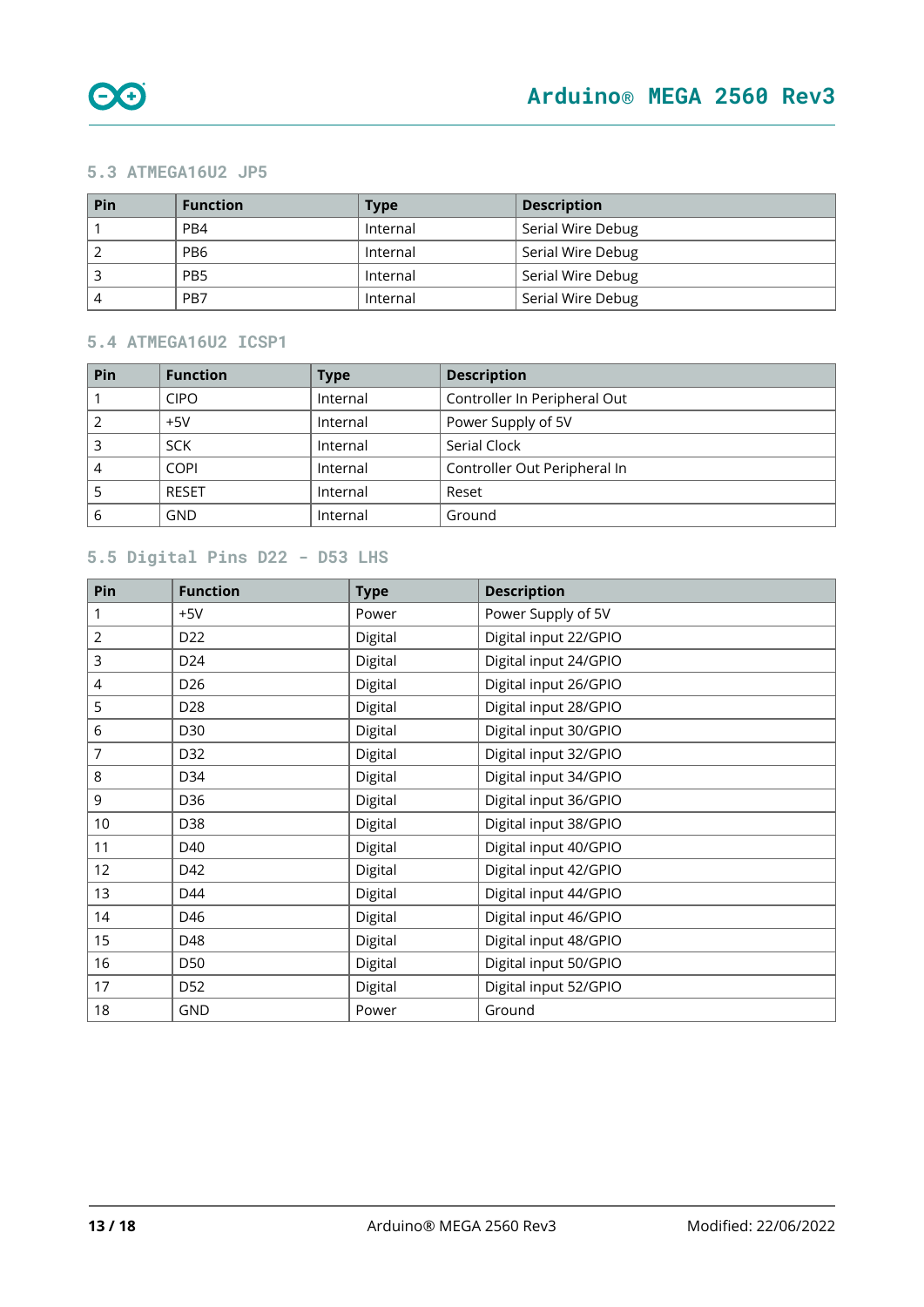| Pin            | <b>Function</b> | <b>Type</b> | <b>Description</b>    |
|----------------|-----------------|-------------|-----------------------|
| 1              | $+5V$           | Power       | Power Supply of 5V    |
| $\overline{2}$ | D <sub>23</sub> | Digital     | Digital input 23/GPIO |
| 3              | D <sub>25</sub> | Digital     | Digital input 25/GPIO |
| 4              | D27             | Digital     | Digital input 27/GPIO |
| 5              | D29             | Digital     | Digital input 29/GPIO |
| 6              | D31             | Digital     | Digital input 31/GPIO |
| 7              | D33             | Digital     | Digital input 33/GPIO |
| 8              | D35             | Digital     | Digital input 35/GPIO |
| 9              | D37             | Digital     | Digital input 37/GPIO |
| 10             | D39             | Digital     | Digital input 39/GPIO |
| 11             | D41             | Digital     | Digital input 41/GPIO |
| 12             | D43             | Digital     | Digital input 43/GPIO |
| 13             | D45             | Digital     | Digital input 45/GPIO |
| 14             | D47             | Digital     | Digital input 47/GPIO |
| 15             | D49             | Digital     | Digital input 49/GPIO |
| 16             | D51             | Digital     | Digital input 51/GPIO |
| 17             | D53             | Digital     | Digital input 53/GPIO |
| 18             | GND             | Power       | Ground                |

### <span id="page-13-0"></span>**5.6 Digital Pins D22 - D53 RHS**

### <span id="page-13-1"></span>**Mechanical Information**

### <span id="page-13-2"></span>**6.1 Board Outline**

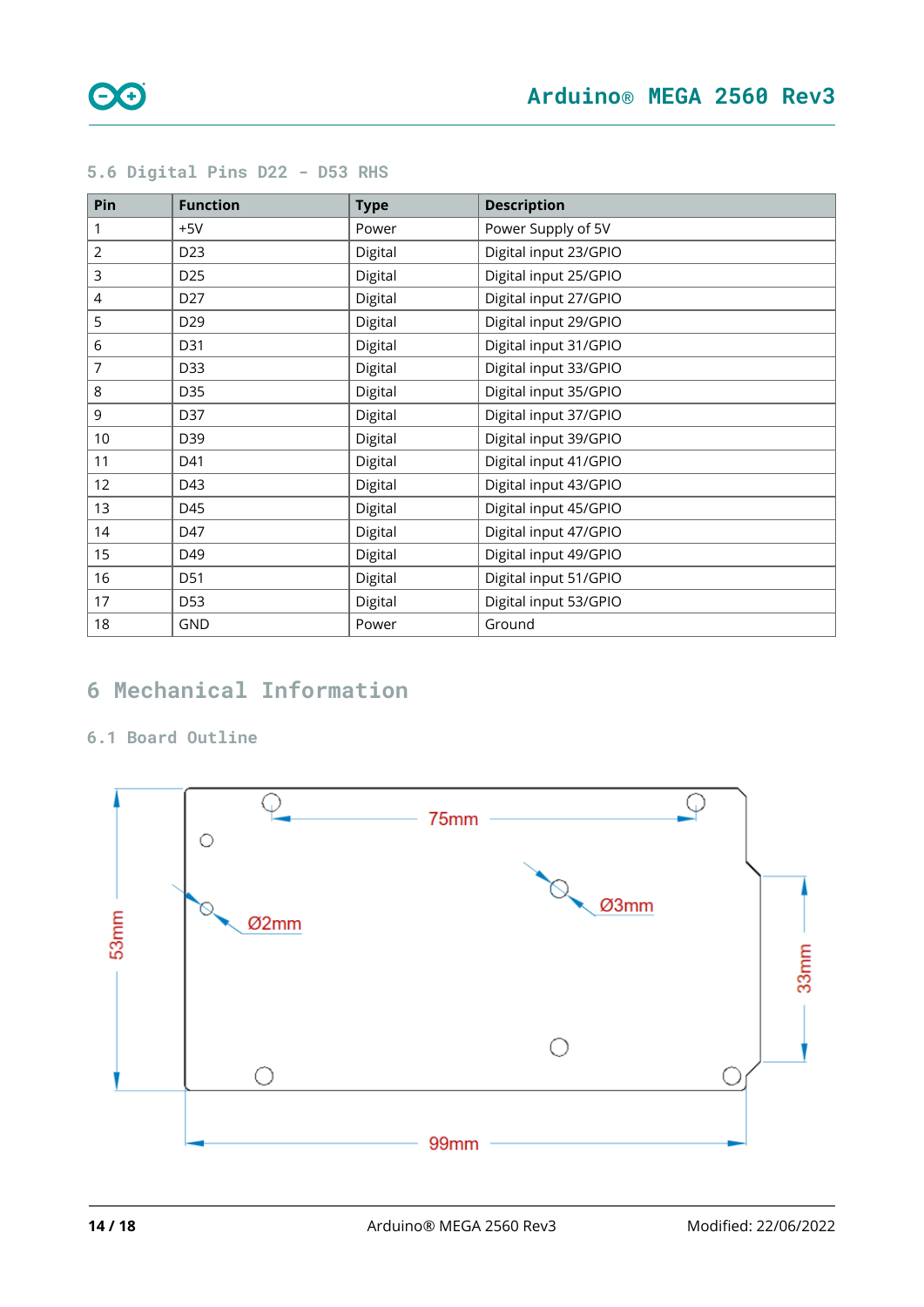

*Arduino Mega Outline*

### <span id="page-14-0"></span>**6.2 Board Mount Holes**



*Arduino Mega Mount Holes*

# **Certifications**

### <span id="page-14-1"></span>**7 Declaration of Conformity CE DoC (EU)**

We declare under our sole responsibility that the products above are in conformity with the essential requirements of the following EU Directives and therefore qualify for free movement within markets comprising the European Union (EU) and European Economic Area (EEA).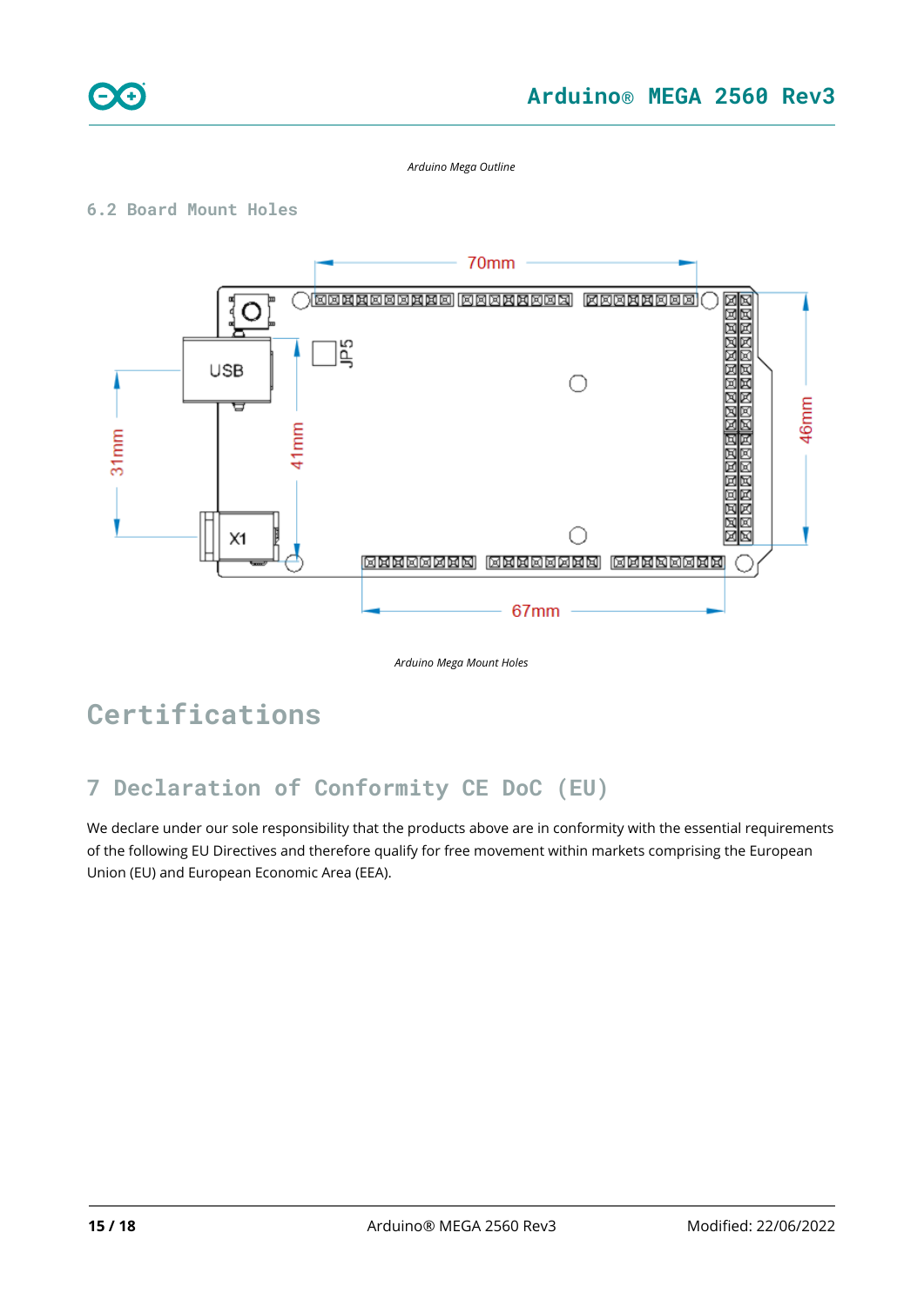## <span id="page-15-0"></span>**8 Declaration of Conformity to EU RoHS & REACH 211 01/19/2021**

Arduino boards are in compliance with RoHS 2 Directive 2011/65/EU of the European Parliament and RoHS 3 Directive 2015/863/EU of the Council of 4 June 2015 on the restriction of the use of certain hazardous substances in electrical and electronic equipment.

| <b>Substance</b>                       | <b>Maximum Limit (ppm)</b> |
|----------------------------------------|----------------------------|
| Lead (Pb)                              | 1000                       |
| Cadmium (Cd)                           | 100                        |
| Mercury (Hg)                           | 1000                       |
| Hexavalent Chromium (Cr6+)             | 1000                       |
| Poly Brominated Biphenyls (PBB)        | 1000                       |
| Poly Brominated Diphenyl ethers (PBDE) | 1000                       |
| Bis(2-Ethylhexyl} phthalate (DEHP)     | 1000                       |
| Benzyl butyl phthalate (BBP)           | 1000                       |
| Dibutyl phthalate (DBP)                | 1000                       |
| Diisobutyl phthalate (DIBP)            | 1000                       |

Exemptions : No exemptions are claimed.

Arduino Boards are fully compliant with the related requirements of European Union Regulation (EC) 1907 /2006 concerning the Registration, Evaluation, Authorization and Restriction of Chemicals (REACH). We declare none of the SVHCs (<https://echa.europa.eu/web/guest/candidate-list-table>), the Candidate List of Substances of Very High Concern for authorization currently released by ECHA, is present in all products (and also package) in quantities totaling in a concentration equal or above 0.1%. To the best of our knowledge, we also declare that our products do not contain any of the substances listed on the "Authorization List" (Annex XIV of the REACH regulations) and Substances of Very High Concern (SVHC) in any significant amounts as specified by the Annex XVII of Candidate list published by ECHA (European Chemical Agency) 1907 /2006/EC.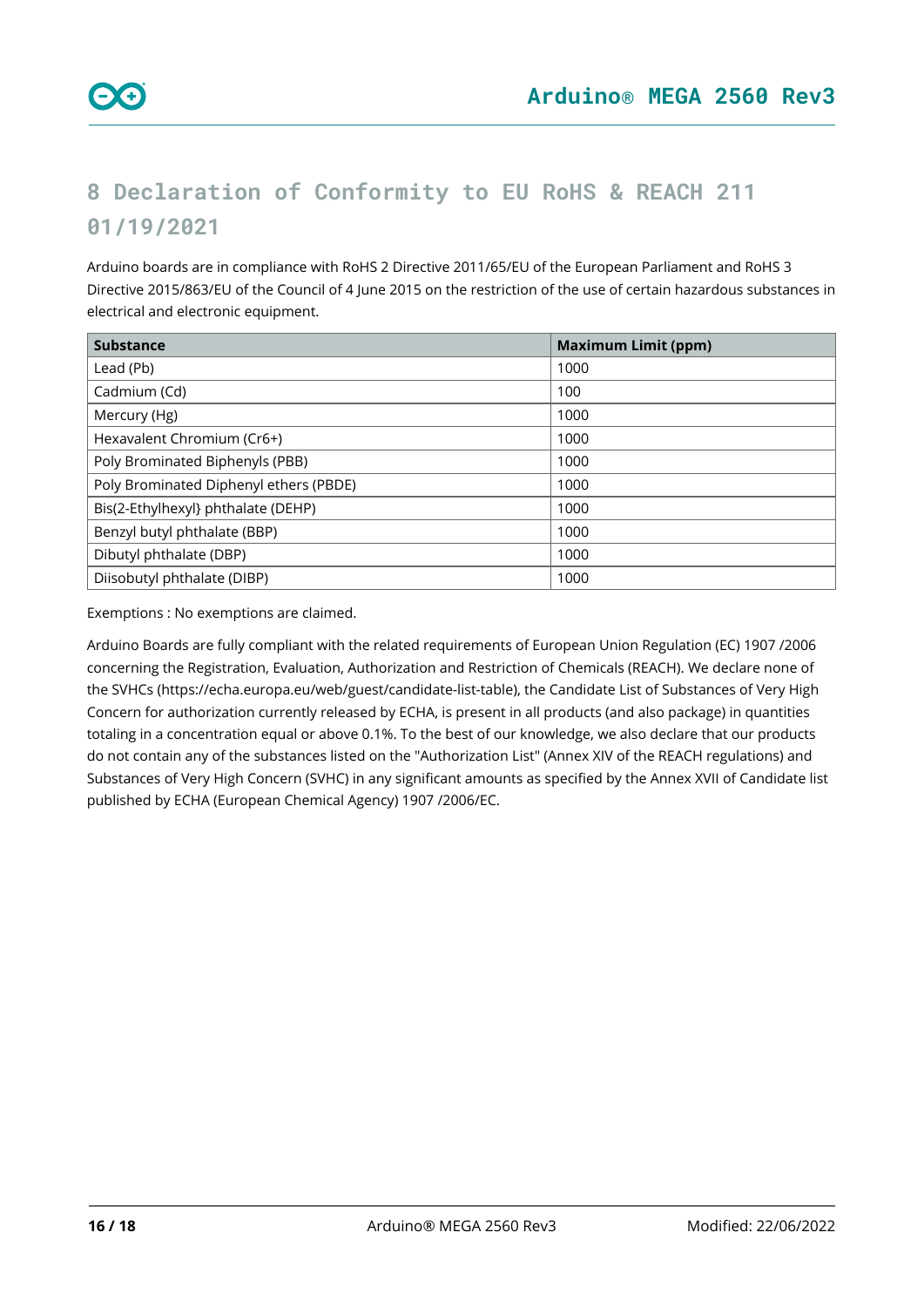### <span id="page-16-0"></span>**9 Conflict Minerals Declaration**

As a global supplier of electronic and electrical components, Arduino is aware of our obligations with regards to laws and regulations regarding Conflict Minerals, specifically the Dodd-Frank Wall Street Reform and Consumer Protection Act, Section 1502. Arduino does not directly source or process conflict minerals such as Tin, Tantalum, Tungsten, or Gold. Conflict minerals are contained in our products in the form of solder, or as a component in metal alloys. As part of our reasonable due diligence Arduino has contacted component suppliers within our supply chain to verify their continued compliance with the regulations. Based on the information received thus far we declare that our products contain Conflict Minerals sourced from conflict-free areas.

### <span id="page-16-1"></span>**10 FCC Caution**

Any Changes or modifications not expressly approved by the party responsible for compliance could void the user's authority to operate the equipment.

This device complies with part 15 of the FCC Rules. Operation is subject to the following two conditions:

(1) This device may not cause harmful interference

(2) this device must accept any interference received, including interference that may cause undesired operation.

#### **FCC RF Radiation Exposure Statement:**

- 1. This Transmitter must not be co-located or operating in conjunction with any other antenna or transmitter.
- 2. This equipment complies with RF radiation exposure limits set forth for an uncontrolled environment.
- 3. This equipment should be installed and operated with minimum distance 20cm between the radiator & your body.

English: User manuals for licence-exempt radio apparatus shall contain the following or equivalent notice in a conspicuous location in the user manual or alternatively on the device or both. This device complies with Industry Canada licence-exempt RSS standard(s). Operation is subject to the following two conditions:

(1) this device may not cause interference

(2) this device must accept any interference, including interference that may cause undesired operation of the device.

French: Le présent appareil est conforme aux CNR d'Industrie Canada applicables aux appareils radio exempts de licence. L'exploitation est autorisée aux deux conditions suivantes :

(1) l' appareil nedoit pas produire de brouillage

(2) l'utilisateur de l'appareil doit accepter tout brouillage radioélectrique subi, même si le brouillage est susceptible d'en compromettre le fonctionnement.

#### **IC SAR Warning:**

English This equipment should be installed and operated with minimum distance 20 cm between the radiator and your body.